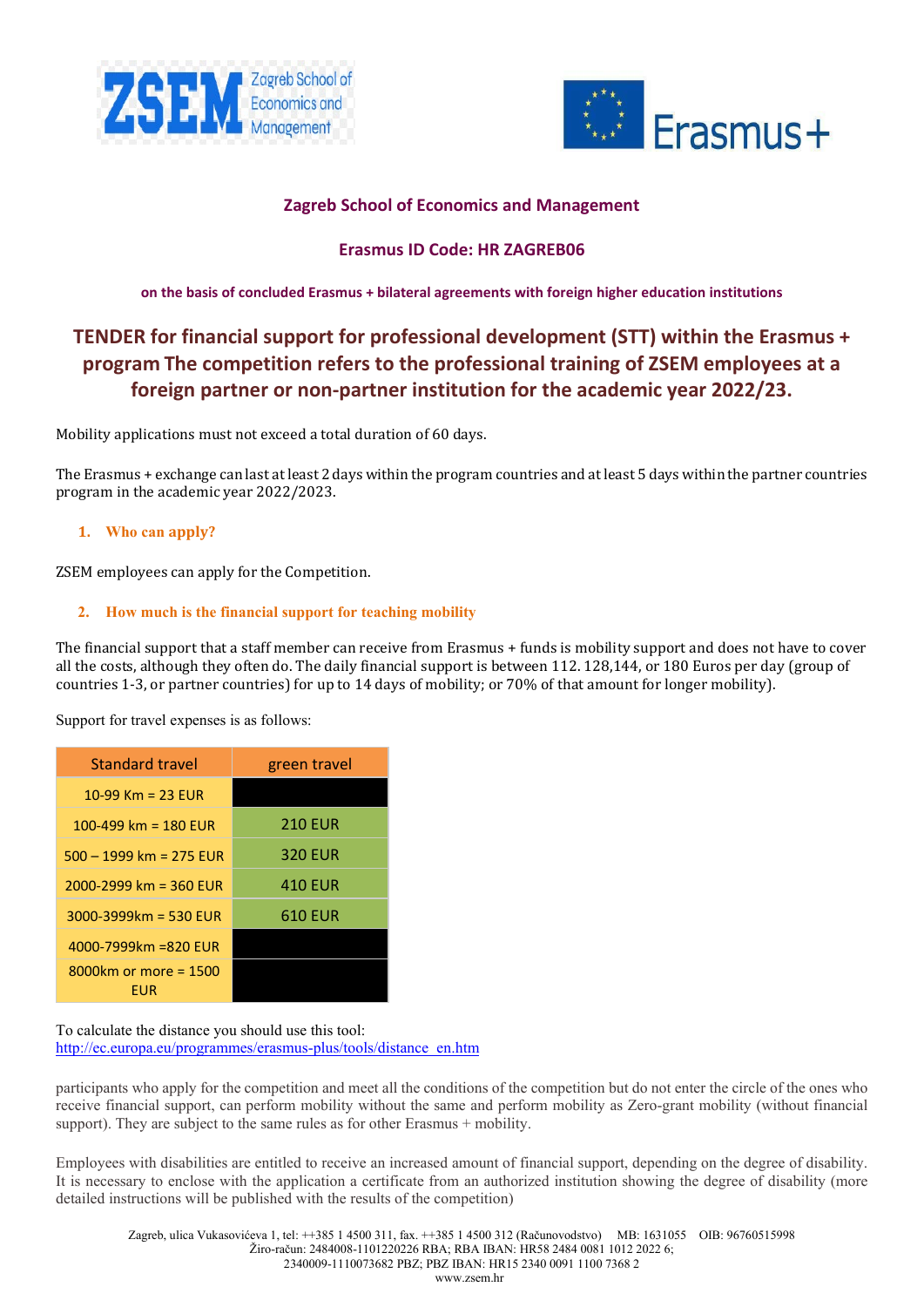



Inclusion support: - for staff: separate application after selection in the competition, and before going to mobility - for application of an estimate of the actual costs of persons with specific physical, mental or health circumstances

# **3. Criteria for selection of candidates**

The criteria for selecting candidates are the quality of the proposed mobility and its compliance with the strategy of the faculty in connecting and improving its employees, programs, and inter-institutional cooperation at the international level.

The selection of candidates is carried out by the Selection Committee at the level of the higher education institution, in accordance with the available funds.

### **4. Application procedure**

The employee should fill out, sign, and send the application to the ZSEM International Office. In case all the allocated funds are not used, the Tender remains open.

The application can be accessed on the website [http://international](http://international-office.zsem.hr/)-office.zsem.hr/

All necessary documentation should be submitted electronically to the address:  $amali@zsem/hr$ 

### 5. **The application must be attached:**

- **a) Application form (on the website of the International Office)**
- **b) Copy/scan of ID card or passport (both pages)**
- **c) Learning mobility agreement (filled and signed)**
- **d) Copy / scan current account**
- **e) Completed OIB table (in excel format)**
- **f) A copy of insurance covering at least health insurance, liability insurance, and accident insurance.**

**Important**: In the case of EU mobility, participants' national health insurance will include basic insurance during their stay in another EU Member State via the European Health Insurance Card. However, this insurance may not be sufficient for all situations, for example in the case of special medical intervention or in the case of international mobility. In this case, additional private health insurance may be required. Liability and accident insurance covers damage caused by a participant or inflicted on a participant during a stay abroad. Different rules for these insurances exist in different countries and participants run the risk of not being insured by standard schemes, for example, if they are not considered employees or are not formally enrolled in their recipient organization. In addition to the above, insurance against loss or theft of documents, travel tickets, and luggage is recommended

For participants with disabilities - with all the above and a certificate from an authorized institution from which the degree of disability can be seen.

### **6. Publication of tender results**

The results of the competition will be published one week after the closing date of the competition on the website of the International Bureau and on the bulletin board on the premises of ZSEM in accordance with the notification of the Agency for Mobility and EU programs on the number of approved places or months for teacher mobility. Selected employees are obliged to comply with the regulations given in the Ordinance on International Mobility for ac. yr. 2022/23.

By applying to the competition, candidates agree to have their names published on the list.

### **7. Appeal procedure**

An appeal may be filed against the Decision on the selection of candidates to the legal service of ZSEM within 8 days from the announcement of the results of the competition. The appeal shall be filed in writing. The Commission decides on the appeal.